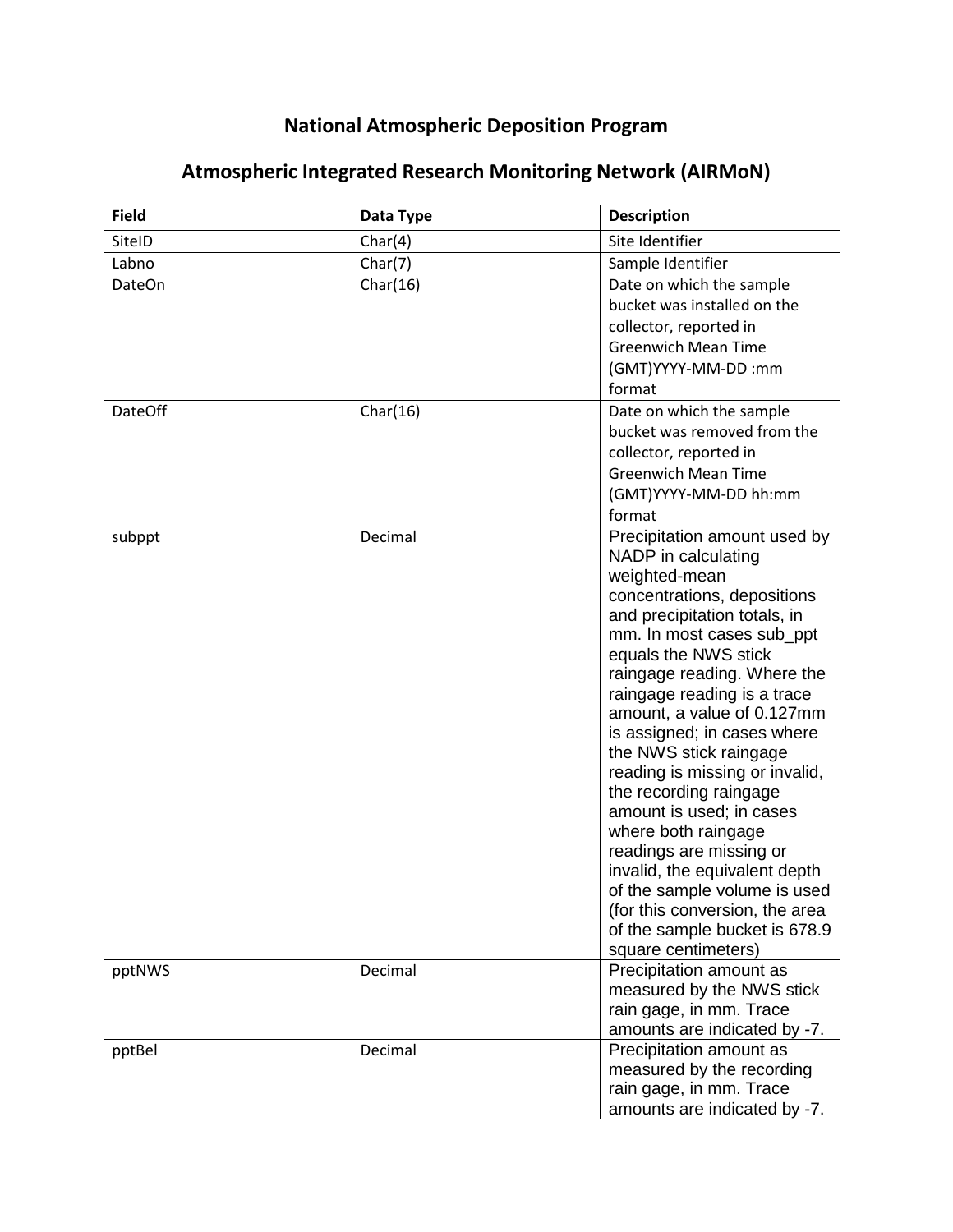| svol      | Decimal | Volume of sample captured       |
|-----------|---------|---------------------------------|
|           |         | in the sample bucket, in ml.    |
| LabType   | Char(2) | Labtype - A code indicating the |
|           |         | condition of the sample upon    |
|           |         | arrival at the CAL              |
|           |         | W: Sample volume of 35 mL or    |
|           |         | more.                           |
|           |         | WI: Sample volume of 10 - 35    |
|           |         | mL; chemical measurements       |
|           |         |                                 |
|           |         | are made as volume permits in   |
|           |         | the following order: pH,        |
|           |         | Conductance, {NH4, PO4}, {Cl,   |
|           |         | NO3, SO4}, and {Ca, Mg, Na, K}. |
|           |         | D: Sample volume of 0 - 10 mL.  |
|           |         | Sample was not shipped.         |
| QRcode    | Char(1) | Quality rating code. A code     |
|           |         | indicating the relative quality |
|           |         | of the sample:                  |
|           |         | A: Samples of the highest       |
|           |         | quality did not contain         |
|           |         | anything but water, all         |
|           |         | protocols were followed, and    |
|           |         | there is no indication of       |
|           |         | compromised integrity of the    |
|           |         | sample.                         |
|           |         | <b>B:Samples of unknown</b>     |
|           |         | quality may contain             |
|           |         | contaminants such as plant      |
|           |         | matter or insects, or are       |
|           |         | potentially contaminated due    |
|           |         | to handling errors.             |
|           |         | C: Samples of the lowest        |
|           |         | quality are either of           |
|           |         | undefined duration, contain     |
|           |         | bird droppings, or have some    |
|           |         | other indication of             |
|           |         | compromised quality             |
| <b>SP</b> | Char(1) | Sample protocol code. A         |
|           |         | code indicating departures      |
|           |         | from standard sample            |
|           |         | collection procedures that      |
|           |         | may have compromised            |
|           |         | sample integrity:               |
|           |         | (blank): No identifiable        |
|           |         | departures                      |
|           |         | U: Undefined sample type        |
|           |         | Q: Quality assurance sample     |
| <b>SL</b> | Char(1) | Sample level code. A code       |
|           |         | indicating departures from      |
|           |         | field or laboratory standard    |